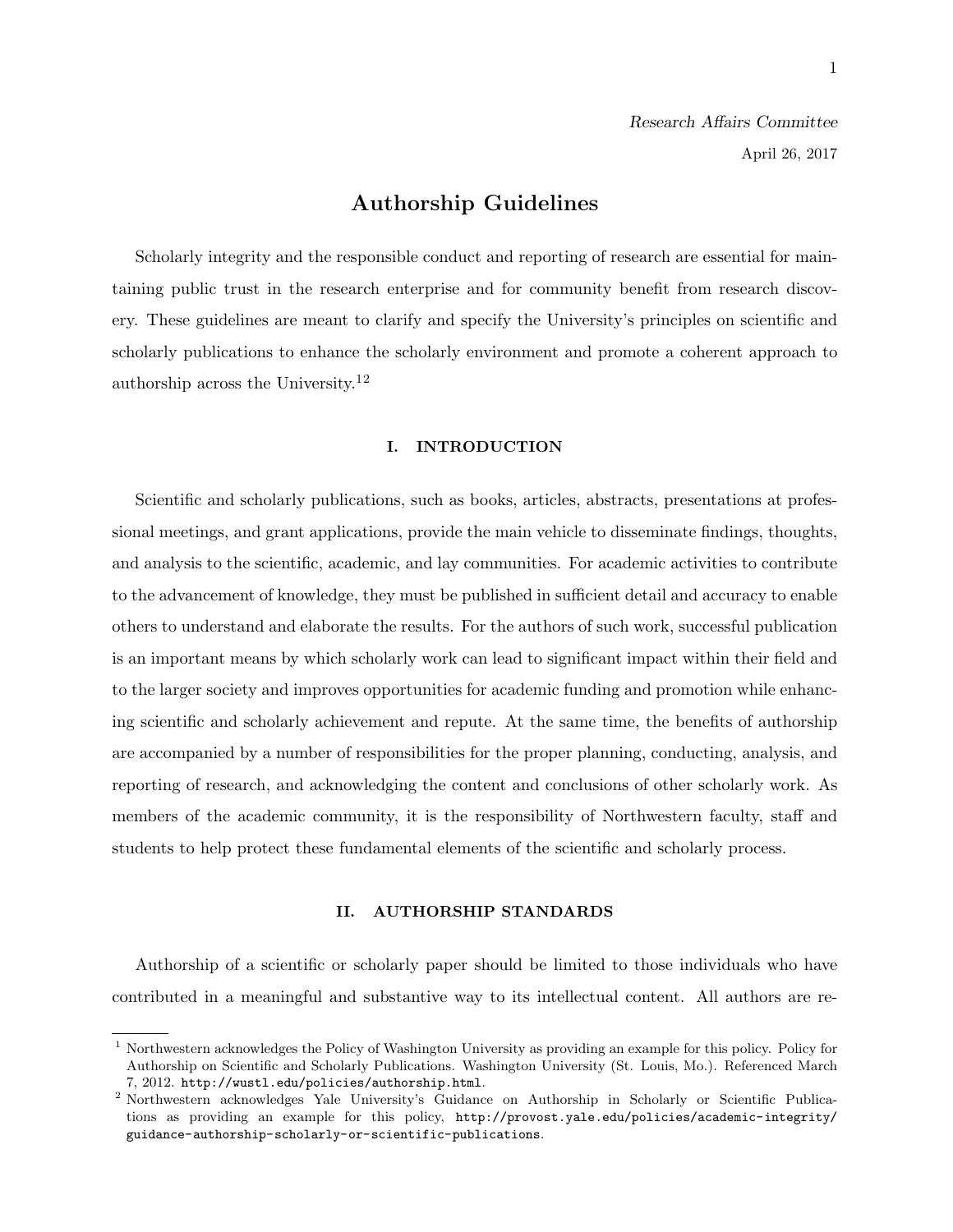sponsible for fairly evaluating their roles in the project as well as the roles of their co-authors to ensure that authorship is attributed according to these standards in all publications for which they will be listed as an author.

An author is generally considered to be an individual who has made substantial intellectual contributions to a scientific or scholarly publication. All authors should meet the following three criteria, and all those who meet the criteria should be authors:

- 1. Scholarship: Contribute significantly to the conception, design, execution, and/or analysis and interpretation of data.
- 2. Authorship: Participate in drafting, reviewing, and/or revising the manuscript for intellectual content.
- 3. Approval: Approve the manuscript to be published.

Significant diversity exists across academic disciplines regarding acceptable standards for substantive contributions that would lead to attribution of authorship. These guidelines are intended to allow for such variation in disciplinary best practices while ensuring authorship is not inappropriately assigned.

Broad common sense best practices regarding authorship, applicable to almost all disciplines, are expected. These include clearly discussing, early in the scholarly process, potential sources of ambiguity and disagreement, including the ordering of authors. Principal investigators are encourage to discuss, early and unambiguously, authorship related questions with all members of their research groups, including undergraduate and graduate students, and research assistants.

# A. Lead Author(s)

As a practical matter in the case of publications with multiple authors, one author is often designated as the lead author. The lead author assumes overall responsibility for the manuscript and may also serve as the managerial and corresponding author. A lead author is, however, not necessarily the principal investigator or project leader. The lead author is ultimately responsible for ensuring that all other authors meet the requirements for authorship as well as ensuring the integrity of the work itself. The lead author is also responsible for ensuring at all authors have read and approved the manuscript in its entirety.

There are occasions when multiple, equal contributions lead to more than one co-contributing lead author. In cases where there are co-contributing lead authors, all assume the lead author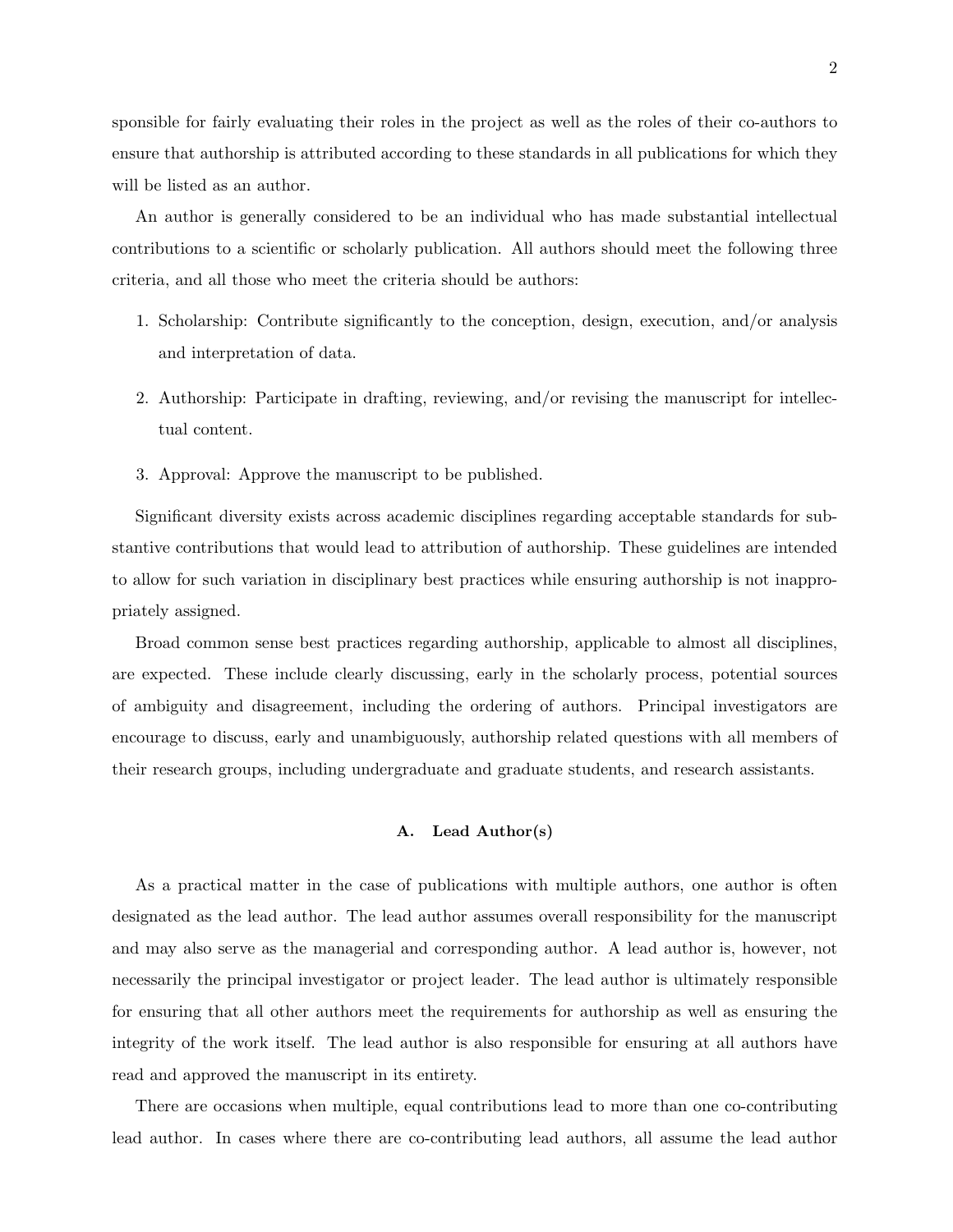responsibilities. In some disciplines, the concept of a lead author is absent. In these cases, all authors share the lead author responsibilities.

If the lead author has concerns or questions regarding any of his or her responsibilities, he or she should seek guidance from his or her research or scholarly supervisor, department chair, or research dean.

## B. Co-Author(s)

Each co-author is responsible for considering his or her role in the project and whether that role merits attribution of authorship. Co-authors should review and approve the manuscript. Every co-author is responsible for the content of the manuscript, including the integrity of any applicable research.

#### C. Unacceptable Authorship

Northwestern University, as a leading academic institution and training environment for future researchers and academic leaders, wishes to encourage only proper forms of authorship to serve as role models for our many students, post-doctoral fellows, and faculty. Guest, gift and ghost authorship are inconsistent with the definition of authorship.

- 1. Guest authorship (i.e., honorary, courtesy or prestige authorship) is granting authorship to an individual who does not meet the definition of author out of appreciation or respect for the individual, or in the belief that the expert standing of the guest will increase the likelihood of publication, credibility, or status of the work.
- 2. Gift authorship is credit, offered from a sense of obligation, tribute, or dependence, within the context of an anticipated benefit, to an individual who has not contributed to the work.
- 3. Ghost authorship is the failure to identify as an author someone who made substantial contributions (i.e., meeting the definition of authorship) to the research or writing of a manuscript.

# D. Acknowledgements

Individuals who do not meet the requirements for authorship but who have provided a valuable contribution to the work should be acknowledged for their contributing role as appropriate to the